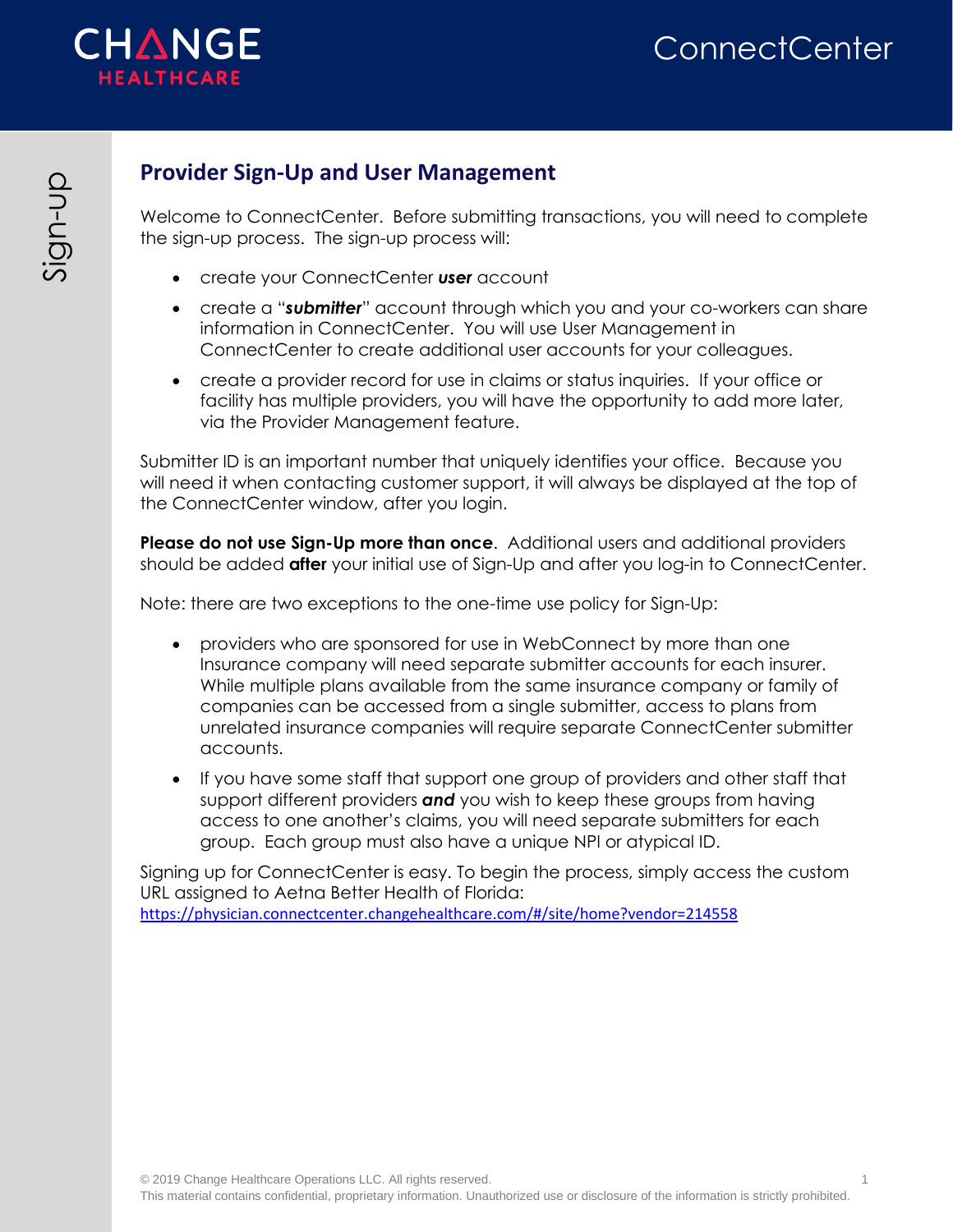

# **ConnectCenter**

# Topics Covered

## <span id="page-1-0"></span>**Steps to Sign-Up**

## **Step 1 – Provider Information**

<span id="page-1-1"></span>Begin by identifying your medical practice or service provider by using the primary NPI for the provider. If you do not have an NPI, then you must supply the Atypical Provider ID assigned to your organization by the payer or plan sponsoring your use of ConnectCenter. An atypical provider ID may be a state issued provider ID, such as a Medicaid ID, or similar payer assigned provider ID.

| NPI is required for providers that have an NPI. If you do not have an NPI you must enter your payer assigned Atypical Provider ID.        |                             |  |             |  |
|-------------------------------------------------------------------------------------------------------------------------------------------|-----------------------------|--|-------------|--|
| If you bill for multiple providers you should enter additional provider information in Provider Management after your account is created. |                             |  |             |  |
| Do not repeat the Sign Up process for your additional users or providers.                                                                 |                             |  |             |  |
| <b>NPI</b>                                                                                                                                | <b>Atypical Provider ID</b> |  |             |  |
|                                                                                                                                           |                             |  |             |  |
| Provider Last Name/Org Name *                                                                                                             | Tax $ID +$                  |  |             |  |
|                                                                                                                                           |                             |  |             |  |
| Provider First Name                                                                                                                       | Taxonomy                    |  |             |  |
| Provider Middle Name                                                                                                                      |                             |  |             |  |
|                                                                                                                                           |                             |  |             |  |
| Provider Prefix                                                                                                                           |                             |  |             |  |
| Provider Suffix                                                                                                                           |                             |  |             |  |
|                                                                                                                                           |                             |  |             |  |
|                                                                                                                                           |                             |  |             |  |
|                                                                                                                                           |                             |  | <b>NEXT</b> |  |

If you enter an NPI, the application will retrieve data associated with your NPI from the National Provider registry and prefill many if the remaining fields required in the Sign-Up application. Please correct any pre-filled information that you find to be inaccurate.

Please note that your NPI, Tax ID and/or Atypical Provider ID will be compared to existing ConnectCenter records to prohibit the creation of duplicate accounts. If your provider already has a ConnectCenter account for the same insurance company you have currently identified as sponsor, you should use your original account and not create a new one. If you need to add additional users to the previously created account, please see the instructions at the end of this guide, in the User Management section.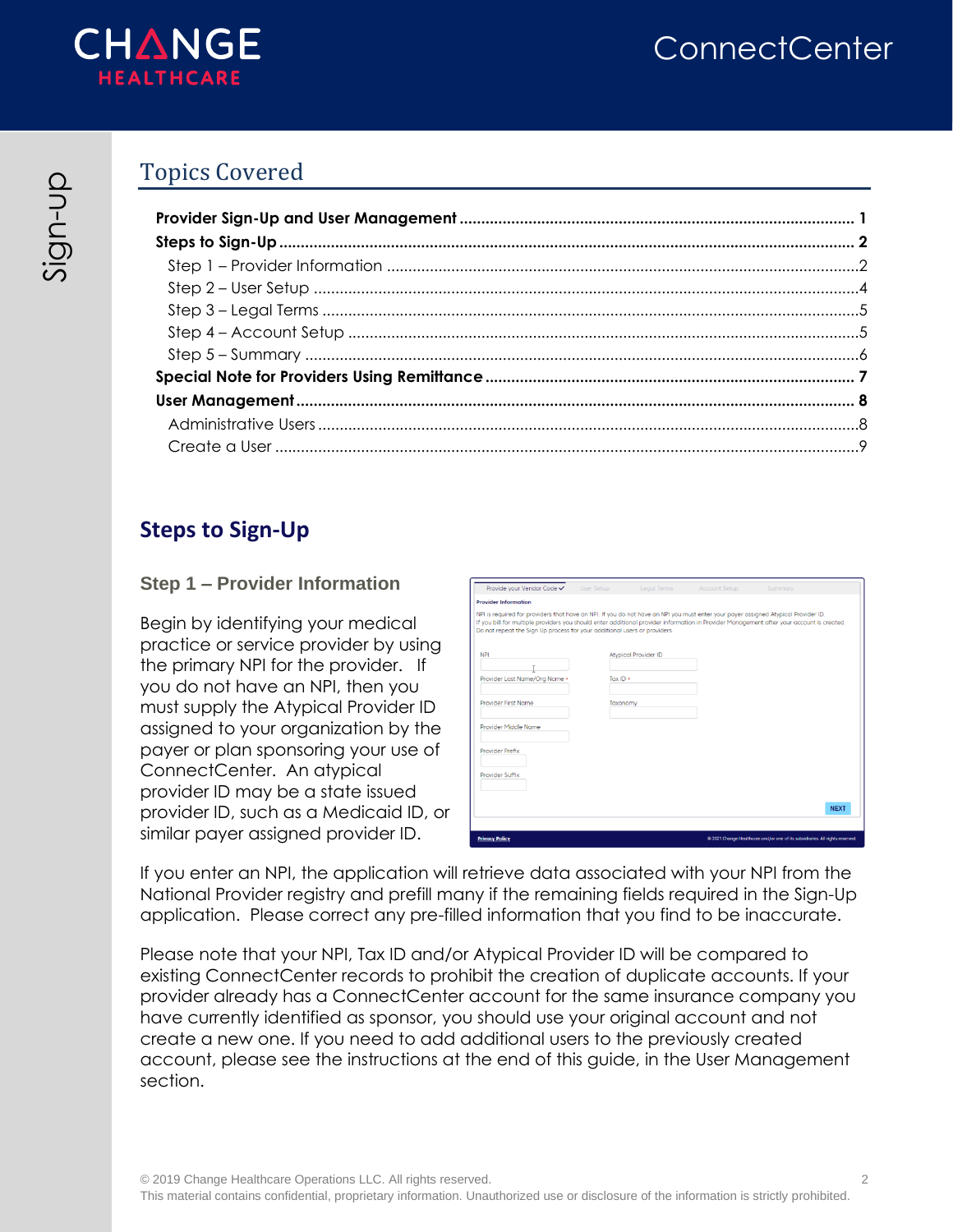

All information entered in Sign-Up will be saved for later use in submitting claims or other transactions. Consequently, it is highly recommended that optional fields, such as Taxonomy, be completed.

| <b>Field</b>               | <b>Notes</b>                                                                                                                                                                                                                                                 |
|----------------------------|--------------------------------------------------------------------------------------------------------------------------------------------------------------------------------------------------------------------------------------------------------------|
| <b>NPI</b>                 | 10 digits                                                                                                                                                                                                                                                    |
|                            | Required unless unavailable                                                                                                                                                                                                                                  |
| Tax ID                     | 9 digits<br>$\bullet$                                                                                                                                                                                                                                        |
|                            | Required                                                                                                                                                                                                                                                     |
| Atypical Provider ID       | Required only when NPI is not available                                                                                                                                                                                                                      |
| Provider Last Name or      | • Required                                                                                                                                                                                                                                                   |
| <b>Organization Name</b>   | • Max length 50 characters                                                                                                                                                                                                                                   |
| <b>Provider First Name</b> | If the provider is an entity and not a person, omit.                                                                                                                                                                                                         |
|                            | Required for a provider who is a person                                                                                                                                                                                                                      |
|                            | Max length 30 characters                                                                                                                                                                                                                                     |
| Provider Middle Name       | If the provider is an entity and not a person, omit.<br>$\bullet$                                                                                                                                                                                            |
|                            | Max length 20 characters                                                                                                                                                                                                                                     |
| <b>Provider Suffix</b>     | If the provider is an entity and not a person, omit.<br>$\bullet$                                                                                                                                                                                            |
|                            | Max length 5 characters. Examples: Jr, Sr, III                                                                                                                                                                                                               |
| Provider Title             | If the provider is an entity and not a person, omit.<br>$\bullet$                                                                                                                                                                                            |
|                            | Max length 30 characters. Examples: Dr., Ms., Mr.                                                                                                                                                                                                            |
| Taxonomy                   | 10 digits<br>$\bullet$                                                                                                                                                                                                                                       |
|                            | Because this field is required in claims, it is highly                                                                                                                                                                                                       |
|                            | recommended that it be provided                                                                                                                                                                                                                              |
|                            | Please note that if you have multiple taxonomies<br>$\bullet$<br>registered in NPPES, the taxonomy prefilled in this<br>field may <b>not</b> be your primary taxonomy. Please<br>make any updates needed to ensure that your<br>primary taxonomy is entered. |

 $\frac{Q}{Q}$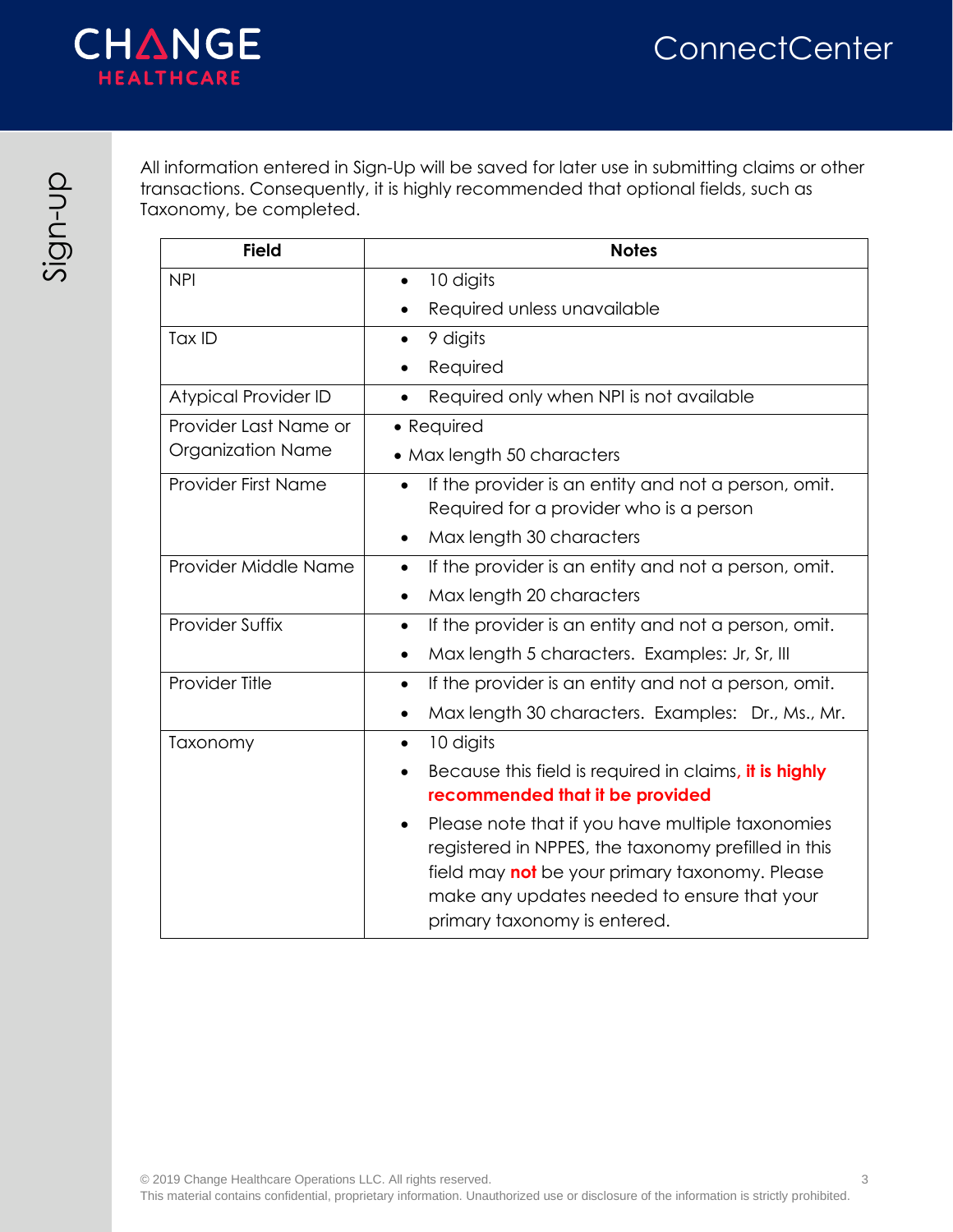

## <span id="page-3-0"></span>**Step 2 – User Setup**

On the User Setup complete the info needed to set up id. All fields on thi are required.

| Jser Setup       | <b>CHANGE</b><br>ConnectCenter<br>HEALTHCARE                                                                               |
|------------------|----------------------------------------------------------------------------------------------------------------------------|
| er Setup page,   | for physicians<br><b>Sign Up</b>                                                                                           |
| the information  | Provide your Vendor Code ✔<br><b>User Setup</b><br><b>Legal Terms</b><br><b>Account Setup</b><br>Summary                   |
| set up your user | <b>User Information</b><br><b>Security</b>                                                                                 |
| Is on this page  | User ID *<br>Security Question *                                                                                           |
| эd.              | First Name *<br>Security Answer *                                                                                          |
|                  | A temporary password will be mailed to the email<br>Last Name *<br>provided after the registration has been completed. You |
|                  | will be required to change your password upon initial<br>Email *<br>login.                                                 |
|                  | Phone Number *                                                                                                             |
|                  | <b>NEXT</b>                                                                                                                |
|                  |                                                                                                                            |
|                  | <b>Privacy Policy</b><br>@ 2020 Change Healthcare and/or one of its subsidiaries. All rights reserved.                     |
| <b>Field</b>     | <b>Notes</b>                                                                                                               |
|                  | $\bullet$ Minimum of 5 characters maximum of 15 characters                                                                 |

| rield                    | <b>NOTES</b>                                                                                                                                       |
|--------------------------|----------------------------------------------------------------------------------------------------------------------------------------------------|
| User ID                  | • Minimum of 5 characters, maximum of 15 characters                                                                                                |
|                          | • Character types allowed: alpha, numeric, underscores<br>and dashes                                                                               |
|                          | • Must contain at least one alpha character                                                                                                        |
|                          | • Is not case sensitive (In other words, a user who creates an<br>ID of JOHNDOE will be able to login by entering johndoe<br>on the login screen.) |
| <b>First Name</b>        | Maximum of 30 characters                                                                                                                           |
| Last Name                | Maximum of 30 characters<br>$\bullet$                                                                                                              |
| Email                    | Must be a valid email address<br>$\bullet$                                                                                                         |
| <b>Phone Number</b>      | No dashes or other punctuation allowed<br>٠                                                                                                        |
| <b>Security Question</b> | Create your own security questions for use in resetting<br>$\bullet$<br>forgotten passwords                                                        |
| Security Answer          | Provide the answer to your question<br>$\bullet$                                                                                                   |

A temporary password will be mailed to you after the registration process has been completed. You will be required to reset your password upon initial login to the website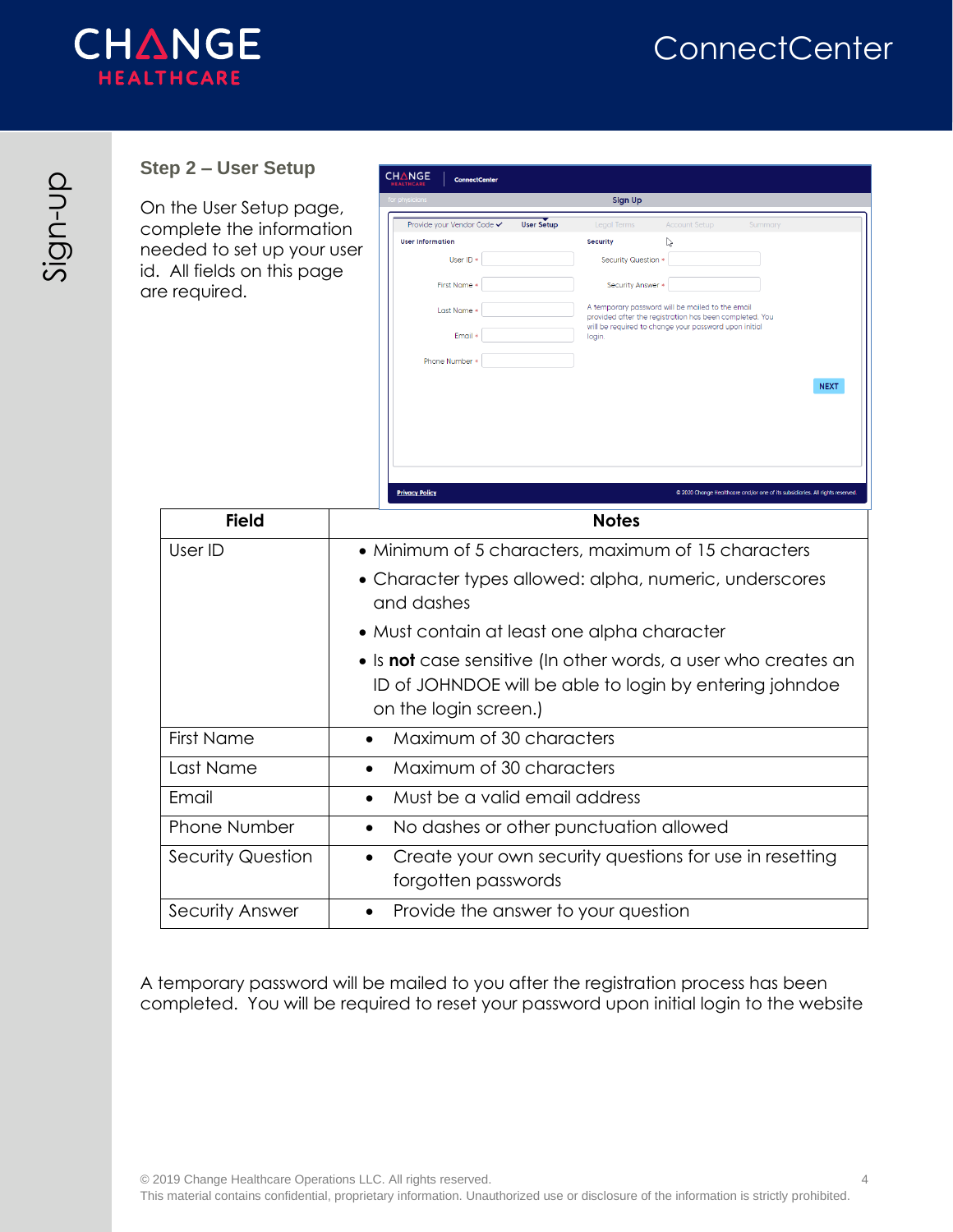

#### <span id="page-4-0"></span>**Step 3 – Legal Terms**

On the **Legal Terms** page, read the terms and conditions for using ConnectCenter. If you agree with the terms and conditions, click 'Yes, I agree to these terms and conditions.' Please note that although these terms contain provisions for payment and price increases, the sponsoring payer has agreed to be responsible for all charges arising from your use of this ConnectCenter account.

#### <span id="page-4-1"></span>**Step 4 – Account Setup**

On the Account Setup page, please provide basic information about your organization. All fields are required and must be completed except for Address Line 2 and fax.

| Provide your Vendor Code ✔    | User Setup $\checkmark$ | <b>Account Setup</b><br>Legal Terms $\checkmark$ | Summary                        |
|-------------------------------|-------------------------|--------------------------------------------------|--------------------------------|
| $\gamma$ Organization Address |                         | <b>Contact Information</b>                       |                                |
| Organization Name *           |                         | Contact Person First Name *                      |                                |
| Address Line 1 *              |                         | Contact Person Last Name *                       |                                |
| Address Line 2                |                         | Primary Phone *                                  |                                |
| $City *$                      |                         | Primary Fax *                                    |                                |
| State *                       | $\checkmark$            | Email *                                          |                                |
| Zipcode *                     |                         |                                                  |                                |
|                               |                         |                                                  | <b>CANCEL</b><br><b>SUBMIT</b> |
|                               |                         |                                                  |                                |
|                               |                         |                                                  |                                |

| <b>Field</b>   | <b>Notes</b>                                                         |
|----------------|----------------------------------------------------------------------|
| Organization   | Maximum 50 characters<br>$\bullet$                                   |
| <b>Name</b>    | Allowed character types: alpha, numeric and space<br>characters only |
| Address Line 1 | Maximum of 50 characters                                             |
| Address Line 2 | Optional                                                             |
|                | Maximum of 50 characters<br>$\bullet$                                |
|                | Maximum of 30 characters                                             |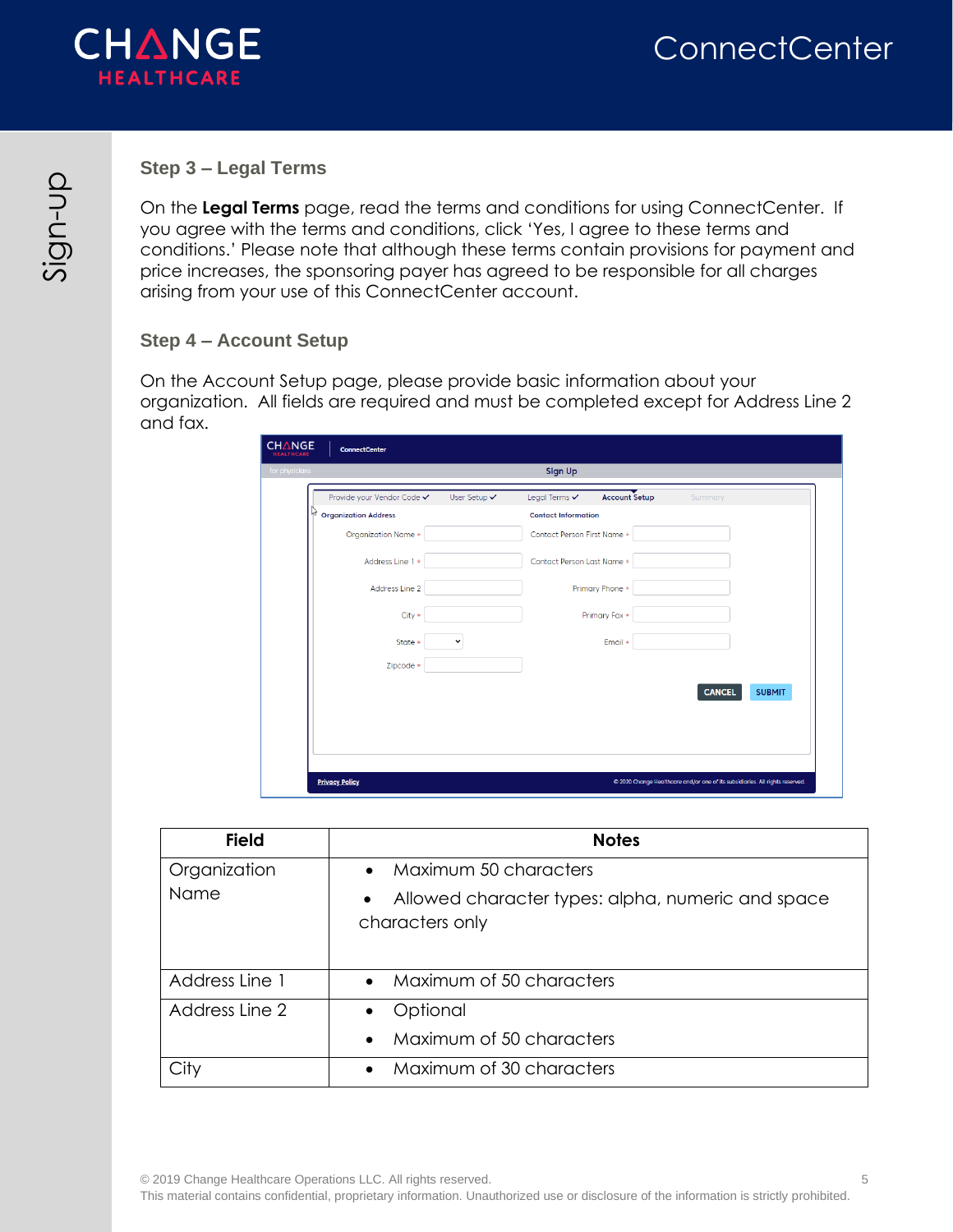

| State                 | 2-character state code                                                                              |
|-----------------------|-----------------------------------------------------------------------------------------------------|
| Zip Code              | • No Dashes or other punctuation                                                                    |
| <b>Contact Person</b> | • Maximum of 24 characters                                                                          |
| <b>First Name</b>     | • Allowed character types: alpha, numeric and space<br>characters only; no other characters allowed |
|                       | • May default from your name or NPPES contact                                                       |
| <b>Contact Person</b> | • Maximum of 24 characters                                                                          |
| Last Name             | • Allowed character types: alpha, numeric and space                                                 |
|                       | characters only; no other characters allowed                                                        |
|                       | • May default from your name or NPPES contact                                                       |
| <b>Primary Phone</b>  | • No Dashes or other punctuation                                                                    |
|                       | • May default from user phone or NPPES contact                                                      |
| Primary Fax           | • No Dashes or other punctuation                                                                    |
| Email                 | • Maximum of 100 characters, required                                                               |
|                       | • May default from your email                                                                       |

## <span id="page-5-0"></span>**Step 5 – Summary**

On the **Summary** page review each of the critical values displayed:

- Submitter ID Take note of this ConnectCenter generated ID, as it will be needed to identify your practice or facility in the future.
- Biller ID, This code is the ConnectCenter identifier for the payer sponsoring your use of ConnectCenter. We recommend you record it for future use. If you intend to Upload 837 claims batch files, Biller ID will need to be included in your claim headers (See Uploading A Claim for details.)
- Submitter Name Validate that your organization name has been correctly captured.
- User ID- You must use this credential to login to Connect Center.
- Features selected All features identified will be available for your use.

Click 'DONE' when finished.

You will receive TWO emails from Change Healthcare. One containing the Welcome letter and the second containing your temporary password. Using the password from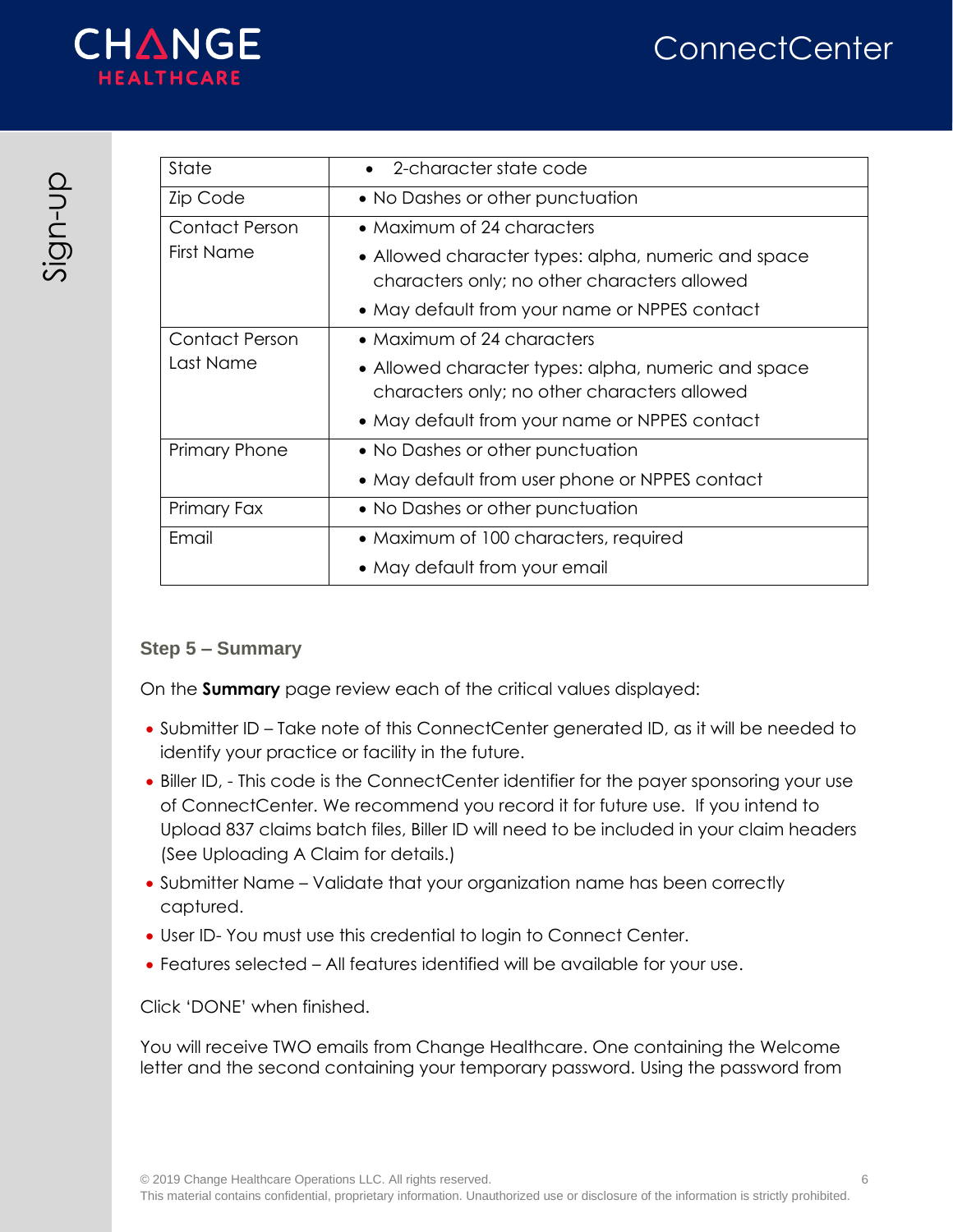

the second email, you must login to ConnectCenter and choose a permanent password.

Please allow up to an hour for these emails to arrive in your inbox.

■ Your temporary password will be sent from DBQTSHENROLLMENTS@CHANGEHEALTHCARE.COM. A welcome message confirming your account configuration will be sent from ConnectCenter. If either message fails to arrive within an hour, please check your spam and junk folders prior to reaching out to Change Healthcare.

Once you've reset your password, you may begin submitting eligibility and claim status transactions immediately (providing that the payer supports these features).

 $\Box$  Please note that claims submitters must wait one business day after registration to begin submitting claims.

# <span id="page-6-0"></span>**Special Note for Providers Using Remittance**

To view remittance in ConnectCenter you must enroll your provider with the payer so that remittance is directed to ConnectCenter.

Please see 'Getting Started with Enrollment Central' for step by step instructions to enroll in remittance for ConnectCenter. If remittance transactions are not sponsored by your payer, Enrollment Central is not needed and may not be displayed to you.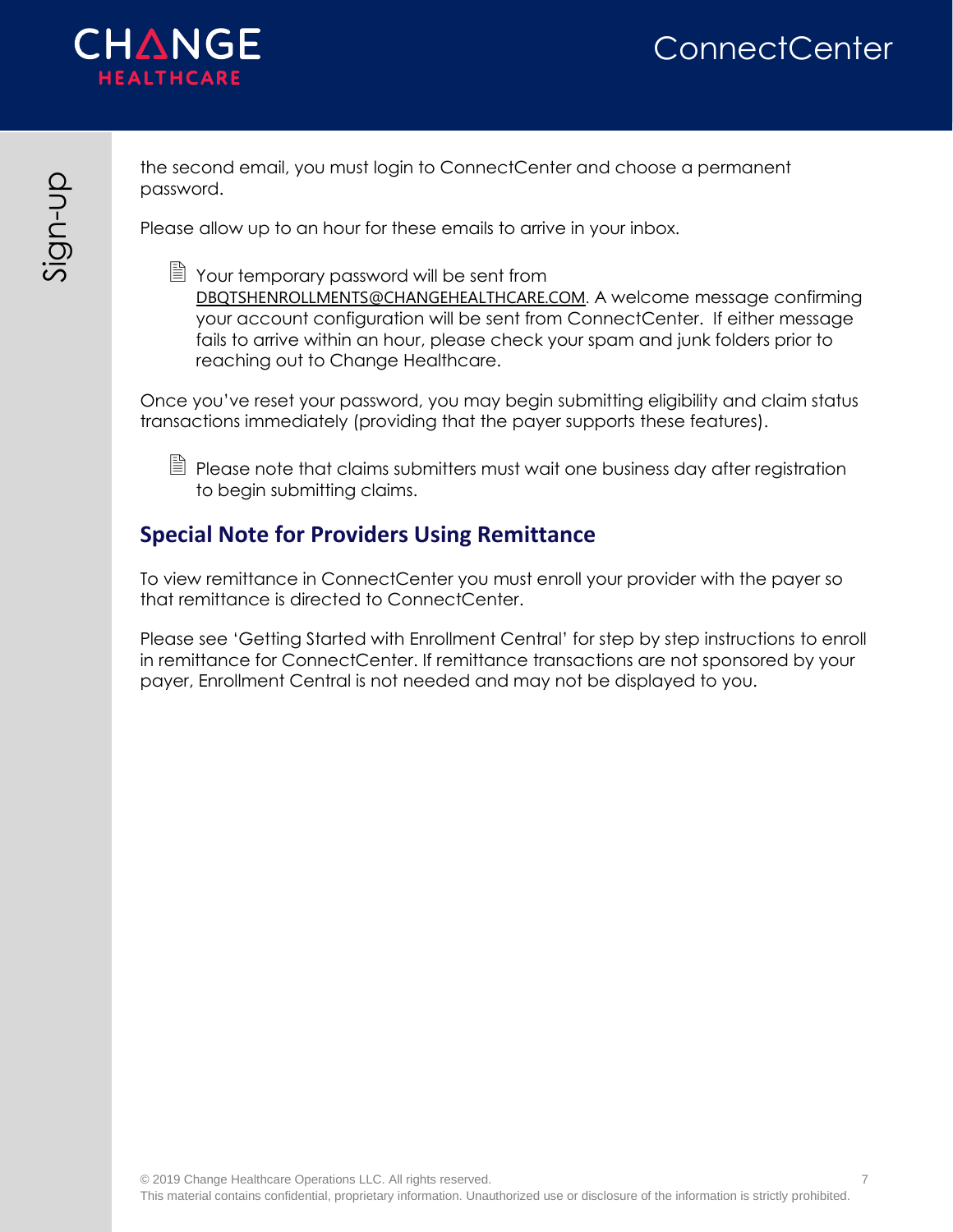

# <span id="page-7-0"></span>**User Management**

After logging in to ConnectCenter, User Management can be accessed from the from the Admin menu.

| <b>User Management</b> |                                                                                                                     |                     |                          | ℯ<br>▶ <u>Live Chat</u> |
|------------------------|---------------------------------------------------------------------------------------------------------------------|---------------------|--------------------------|-------------------------|
| <b>CREATE</b>          |                                                                                                                     |                     |                          | Download CSV            |
| <b>User ID</b>         | <b>First Name</b>                                                                                                   | <b>Last Name</b>    | Email Address            | <b>Active</b>           |
| Filter by User ID      | Filter by First Name                                                                                                | Filter by Last Name | Filter by Email Address  | Filter by Active        |
| claire                 | Claire                                                                                                              | Abbott              | c.abbott@highcore.com    | Active                  |
| tome89                 | Tom                                                                                                                 | Edwards             | thomas.edwards@gmail.com | Active                  |
| jhicks                 | Jay                                                                                                                 | <b>Hicks</b>        | jhicks@thomaston.com     | Active                  |
| fredM18                | Fred                                                                                                                | Monclaire           | f.montclaire@yahoo.com   | Active                  |
|                        | $\alpha$ and $\alpha$ and $\alpha$ are the contract of $\alpha$ and $\alpha$ and $\alpha$ and $\alpha$ and $\alpha$ |                     |                          | $- - - - -$             |

User Management allows you to:

- Create additional users
- Review a list of your users, including the status of each user account.
- Edit account information including deactivating and reactivating users
- Download a list of your users. The .CSV file includes the user ID, first name, last name, e-mail address, and status.

#### <span id="page-7-1"></span>**Administrative Users**

- The initial user created during the Sign-Up process will be given the Administrative role
- Administrators can add or remove Access Features for any users associated with their account, apart from their own account. Note that all users should have a minimum of one function assigned to them. Changing assigned features is disabled when you are viewing your own user account.

### **User Information Tab**

On the User Information Tab you can add or update information about the user such as the name or email. Administrators can also set the account as Active, add security information, and indicate the User Type.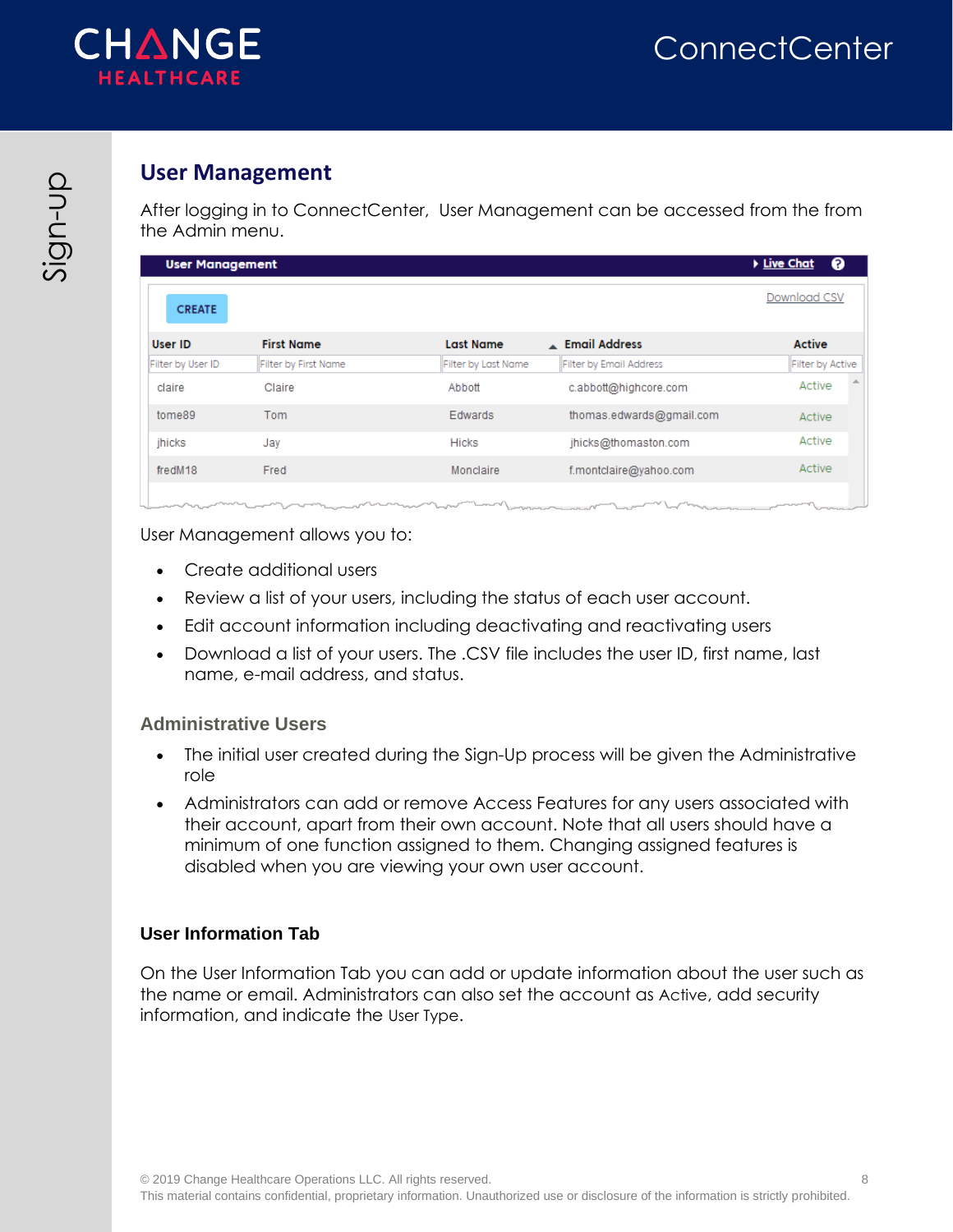

## **Access Features Tab**

Select the contracted items the user can access. Enrollments is the only option selected

by default. Use the Select All check box to choose all available features with a single click. Items are disabled if not available to your account.

Selections made on this tab will determine whether other users in your account are administrators or not.

| <b>Create User</b>                                       | <b>Live Chat</b><br>$\bullet$             |
|----------------------------------------------------------|-------------------------------------------|
| <b>USER INFORMATION</b><br><b>ACCESS FEATURES</b>        | <b>ALERTS AND NOTIFICATIONS</b>           |
| <b>Access Features</b><br>Access Level<br>Submitter<br>7 |                                           |
| Select All                                               | Credential Management                     |
| Administration                                           | Eligibility                               |
| Claims Management                                        | Enrollments                               |
| Appeal A Claim                                           | Interactive Customer Support              |
| Create A Claim                                           | Create/View Support Ticket                |
| Claim Attachments                                        | Conline Chat                              |
| Edit A Claim                                             | <b>Mailbox</b>                            |
| Research Tools                                           |                                           |
| Search For A Claim                                       | Analytics                                 |
| Search For A Claim File                                  | Patient Financial Insight Compliance Tool |
| Search For A Remit                                       | Sales Toolkit                             |
| Search For A Report                                      |                                           |
| Requeue A Report                                         |                                           |
| Requeue A Remit                                          |                                           |
|                                                          | <b>CANCEL</b><br><b>CREATE USER</b>       |

### <span id="page-8-0"></span>**Create a User**

Follow these steps to add a new user account:

- 1. From the **Admin** menu, select **User Management**, click the **Create** button to display the **Create User** page:
- 2. In the **User Information** tab, enter the user's name, contact information and security details.
	- **User ID**: The minimum required length is five characters; the maximum is fifteen.
	- **Phone Number:** Use numbers only. Do not include hyphens, parentheses, or

| slashes. | <b>Create User</b>                   |                        |                                 | ▶ <u>Live Chat</u><br>$\bullet$                           |
|----------|--------------------------------------|------------------------|---------------------------------|-----------------------------------------------------------|
|          | <b>USER INFORMATION</b>              | <b>ACCESS FEATURES</b> | <b>ALERTS AND NOTIFICATIONS</b> |                                                           |
|          | <b>User Information</b><br>User ID * |                        | Security<br>Password *          | <b>User Type</b><br><b>Business Partner Customer User</b> |
|          | First Name *                         |                        | Confirm Password *              | <b>Business Partner User</b>                              |
|          | Last Name *                          |                        | Security Question *             |                                                           |
|          | Email *                              |                        | Security Answer *               |                                                           |
|          | Phone Number *                       |                        |                                 |                                                           |
|          | Active                               |                        |                                 |                                                           |
|          |                                      |                        |                                 | <b>CANCEL</b><br><b>CREATE USER</b>                       |

© 2019 Change Healthcare Operations LLC. All rights reserved. 9

This material contains confidential, proprietary information. Unauthorized use or disclosure of the information is strictly prohibited.